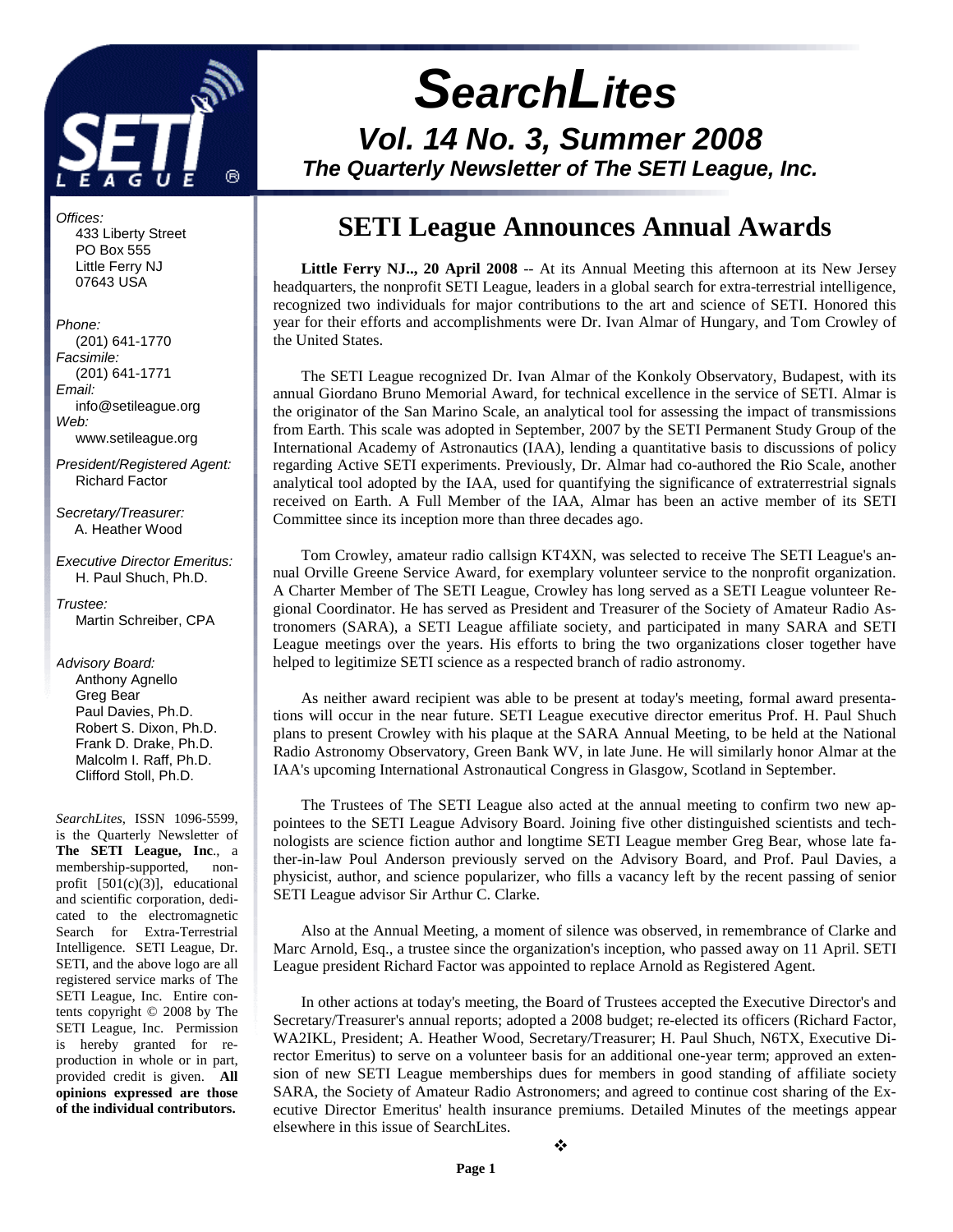## *Guest Editorial*  **Evolution vs. Panspermia by Prof Alex Antonites SETI League Regional Coordinator for South Africa**

Darwin's hypothesis on the origin of life invokes a primeval or primordial soup in water. This idea, and the very concept of evolution from the sea to more complex life, moving from sea inland, is not that of Darwin, but was originally formulated by the Greek philosopher Anaxagoras. Darwin's original contribution is the causal principle of natural selection. This is the main principle which drives evolution.

The Darwinian primeval soup is a biochemical mix which led to biological primitive life. This is the idea of abiogenesis or geogenesis, which is of both biological and philosophical importance: life evolved from non-life, lifeless matter. So it is an evolution from biochemistry to biology. This occurred independently from the rest of the universe. Darwin did not say much or anything about extraterrestrial life. In the world view of his time, references to it did occur, but very seldom. It just did not come up, and would have been hailed as inappropriate. Jules Verne (1828-1905) a contemporary of Darwin, was possibly the first author to advance the idea of extraterrestrials, but this was meant as science fiction.

A new hypothesis (actually quiet old!) arrived on the scene in the 20th Century - panspermia. This literally means that seeds of life exist throughout the universe. It is supposed that the seeds exist mainly in interstellar gas or space - within, and especially outside, our solar system. Life originated because it was seeded on Earth, other planets or moons, and elsewhere in the universe, by comets or meteors in our solar system as well as others in the universe. Just like evolution, the idea of panspermia was first formulated by Greek philosophy, in this case by Anaxagoras in the 5th Century BC. The idea of seed sperma re-occurred in a somewhat different form in Medieval philosophy. Scientists like Hermann von Helmholz in 1878 even suggested a strong programme of panspermia: because he could not prove spontaneous generation, he suggested that life always existed during eternity and not matter. The

same view uttered by Russian geochemist V I Vernadskii in the early 20th Century. Later, Svante Arrhenius referred to it again in 1903. Panspermia has gained importance during the past decade, and is supported by such well known and respected scientists, likas SETI League member and astronomer Chandra Wickramasinghe (1939-). With him another famous astronomer, Fred Hoyle (1915-2001) also supported it. My point is that panspermia is no longer merely speculation or fiction. Evidence seems to be growing in favour of this hypothesis. Eventually, panspermia may change in status from a hypothesis to a full-blown theory.

Are evolution and panspermia mutually exclusive? I would like state the following: evolution and panspermia are talking in different voices. They are not the same. The one sees the origin of life in abiogenesis, biology from biochemistry. Panspermia connects Earth with the rest of the universe. Not abiogenesis , but external seeding of life from elsewhere in the universe - even very far from Earth. Would this then make them mutually exclusive, inconsistent with each other? I do not think so. Even were panspermia to attain the status of a theory, I do not see them as necessary conflicting. Both can safely be maintained together. Panspermia does not try to falsify abiogenesis. Bringing building blocks of life from the outside gives a jumpstart to life. It accelerates the process already going on. It acts as a catalyst, but also enriches the life forming processes with new things. On the other hand, there is nothing in Darwinism which excludes the possibility of panspermia. If one should push the ultimate question at its furthest, and ask: where does panspermia's Common Ancestry for life come from? It logically cannot be another common Ancestry. We would then opt for an infinite progression. This faroff, very first life may then have to be explained by evolution - biochemical and biological. Evolution and panspermia tie in to each other. Panspermia does not annihilate evolution; rather, it enlarges it. They are not such very strange bedfellows after all!

**Disclaimer:** The opinions expressed in editorials are those of the individual authors, and do not necessarily reflect the position of The SETI League, Inc., its Trustees, officers, Advisory Board, members, donors, or commercial sponsors.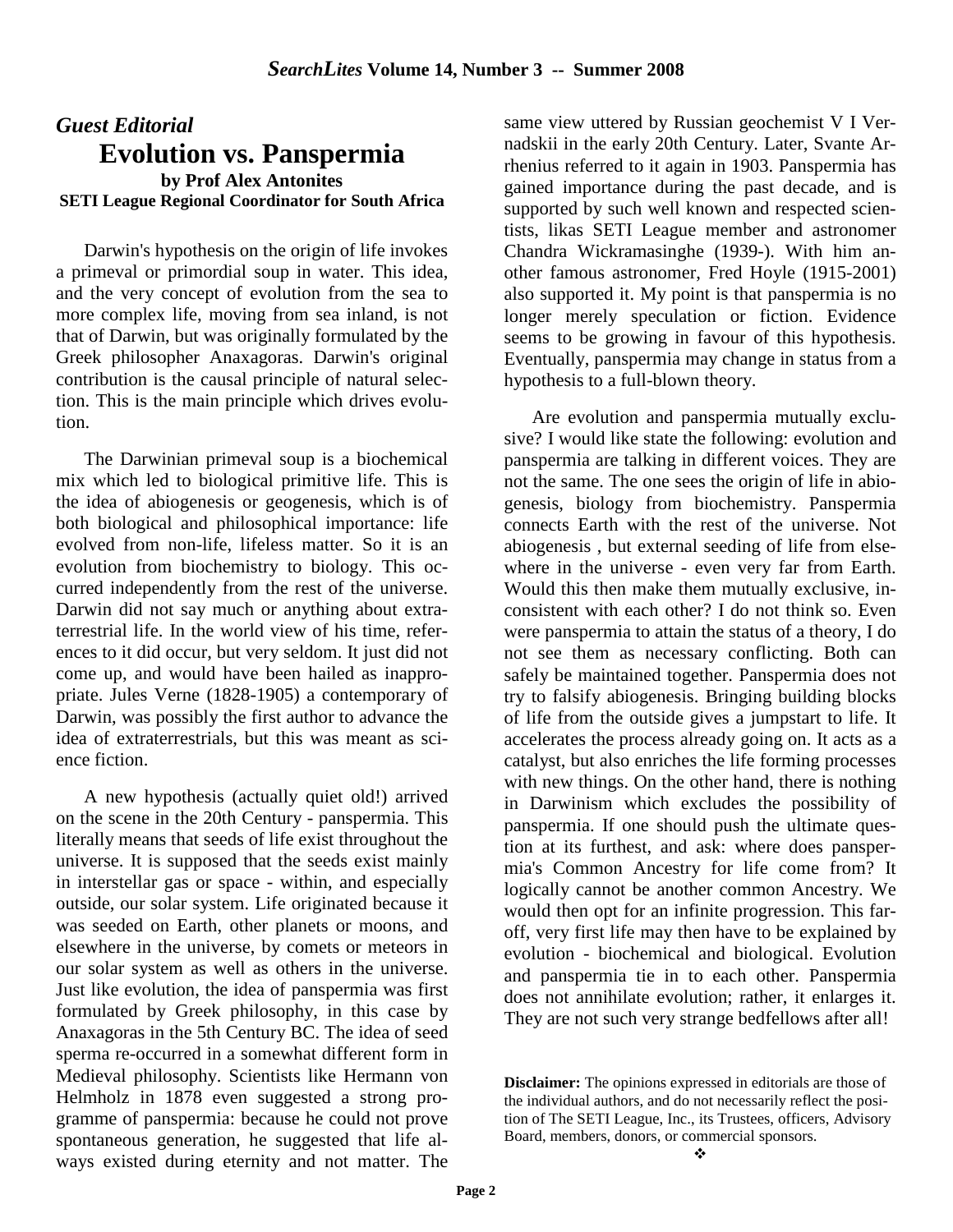## **Event Horizon**

SearchLites' readers are apprised of the following conferences and meetings at which SETI-related information will be presented. League members are invited to check our World Wide Web site (www.setileague.org) under *Event Horizon*, or email to us at info@setileague.org, to obtain further details. Members are also encouraged to send in information about upcoming events of which we may be unaware.

**June 20 - 22, 2008:** *Contata 5 / NEFilk 18*, Parsippany NJ.

**June 29 - July 2, 2008**: *Society of Amateur Radio Astronomers* Conference, NRAO Green Bank WV.

**July 24 - 26, 2008**: *Central States VHF Conference*, Wichita KS.

**August 6 - 10, 2008**: *Denvention 3*, 66th World Science Fiction Convention, Denver CO.

**August 8 - 10, 2008**: *EME 2008*, Florence Italy.

**September 22 - 26, 2008**: *Searching for Life Signatures*, Paris, France, under the sponsorship of the International Academy of Astronautics SETI Permanent Study Group.

**September 29 - October 3, 2008**: *59th International Astronautical Congress*, Glasgow, Scotland.

**October 24 – 26, 2008**: *AMSAT Space Symposium*, Buckhead, GA.

**February 13 - 15, 2009**: Dr. SETI to be Featured Filker at *Boskone 46*, Boston, MA.

**April 3 - 5, 2009**: *I-Con 28*, New York City area.

**April 18, 2009, 0000 UTC - 2359 UTC**: Tenth annual SETI League *Ham Radio QSO Party*, 3.551, 7.0309, 7.2039, 14.084, 14.204, 21.306, and 28.408 MHz.

**April 19, 2009, 1300 EDT:** Fifteenth SETI League Annual Meeting, Little Ferry NJ.

**May 15 - 17, 2009**: *Hamvention 2009*, Dayton OH.

**May 29 - 31, 2009**: *Rochester Hamfest*, Rochester NY.

**June 2009 (dates TBA)**: *Society of Amateur Radio Astronomers* Conference, NRAO Green Bank WV.

**July 23 - 25, 2009**: *Central States VHF Conference*, St. Charles IL.

**August 6 - 10, 2009**: *Anticipation*, 67th World Science Fiction Convention, Montreal, Quebec Canada.

**October 12 - 16, 2009**: *60th International Astronautical Congress*, Daejon, Korea.

**April 17, 2010, 0000 UTC - 2359 UTC**: Eleventh annual SETI League *Ham Radio QSO Party*, 3.551, 7.0309, 7.2039, 14.084, 14.204, 21.306, and 28.408 MHz.

**June 4 - 6, 2010**: *Rochester Hamfest*, Rochester NY.

**June 2010 (dates TBA)**: *Society of Amateur Radio Astronomers* Conference, NRAO Green Bank WV.

**October 20010 (dates TBA)**: *61st International Astro*nautical Congress, Prague, Czech Republic. <sup>◆</sup>

# *Ask Dr. SETI ®*  **Do Signals Degrade to Thermal Noise? Dear Dr. SETI:**

 *I have heard that some folks had done an analysis that showed that all the radio energy that we are currently pumping into space is actually thermalizing to noise within a few light-years. What are your thoughts about this?* 

*Gerry (via email)* 

### **The Doctor Responds:**

 I disagree, Gerry. Over interstellar distances, there is indeed some spectral dispersion in the ISM. Frank Drake and George Helou showed decades ago that free electrons in interstellar space have a Doppler effect on radio signals passing through them, placing a lower limit on the narrowness of the bandwidth of any interstellar signals. This is known as the Drake-Helou Limit. For a coherent (CW) signal at L-band (say, the hydrogen line, 1420 MHz), it calculates to about 30 mHz of dispersion. (That's milliHertz, **not** MegaHertz). So, the signal is still clearly artificial and coherent. I know of no recent theory that credibly refutes these calculations.

There have been some good studies that show that our UHF TV broadcasts spread sufficiently that the video cannot be decoded over interstellar distances. But, since most of the energy is in the video carrier, and it's essentially CW, and the Drake-Helou limit still applies, I conclude that the hallmark of artificiality is still evident, even if the programming content (which I argue is **not** a manifestation of intelligence in any case) is lost in the journey.  $\bullet$ 

| 990<br>Line | <b>REVENUES:</b>                 | 2008<br>(projected) |
|-------------|----------------------------------|---------------------|
| 1d          | Dues, Grants & Contributions     | 18,000              |
| 4           | Interest $\alpha$ Investments    | 200                 |
| 12          | <b>Total Revenues:</b>           | 18,200              |
|             | <b>EXPENSES:</b>                 |                     |
| 13          | Educ, and Scientific Programs    | 12,000              |
| 14          | Management & General             | 3,000               |
| 15          | Fundraising                      | 3,000               |
| 17          | <b>Total Expenses:</b>           | 18,000              |
| 18          | Excess or (Deficit) for the year | 200                 |
|             | <b>BALANCE SHEET:</b>            |                     |
| 19          | Beginning Net Assets             | 11,332              |
| 21          | Ending Net Assets                | 11,532              |

**2008 SETI League budget (as adopted by the Board of Trustees on 20 April 2008)**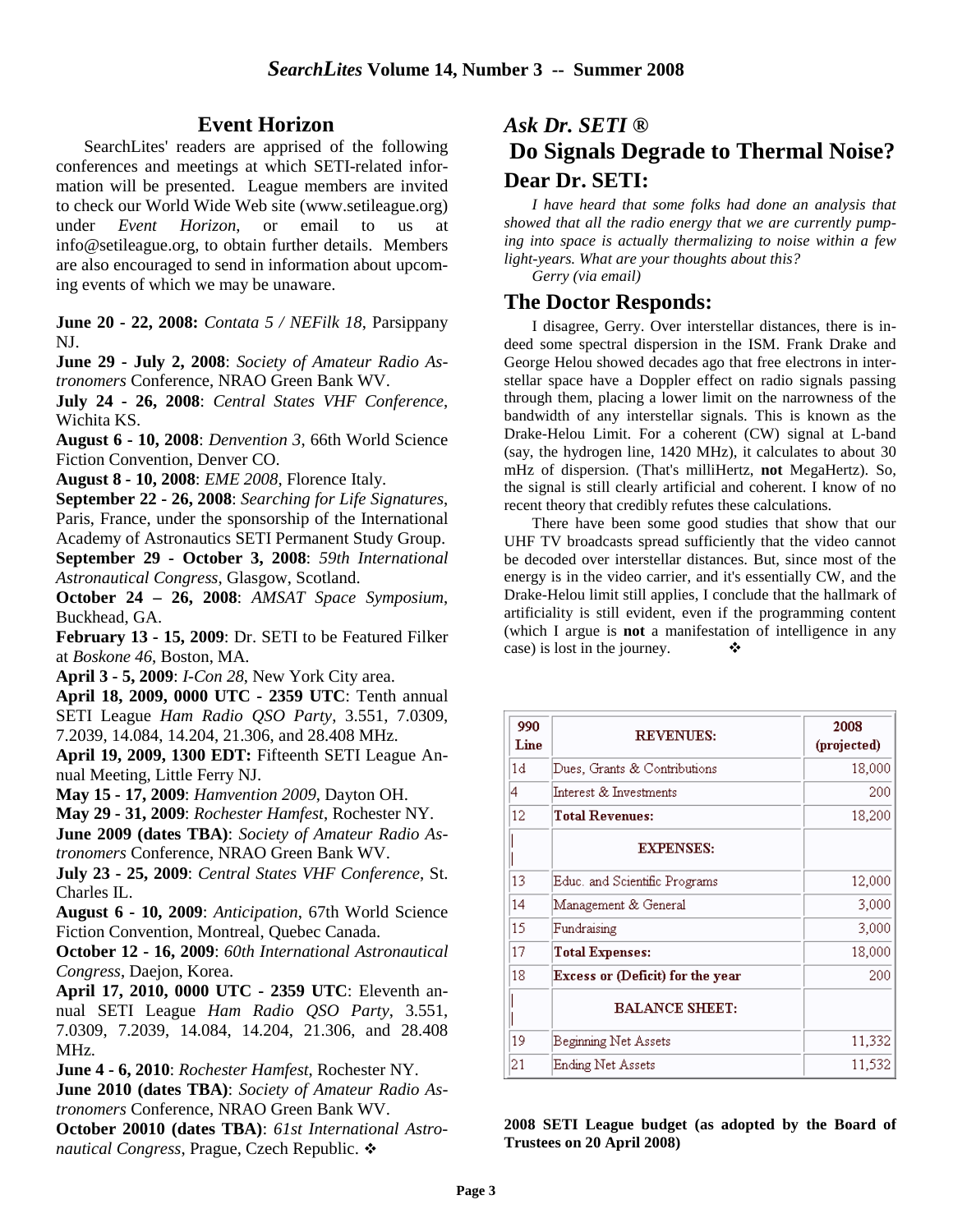# *Remembering:* **Sir Arthur C. Clarke**

**by H. Paul Shuch, Executive Director Emeritus**

The official obituaries have already been written, most eloquently, and I'm sure you've read them. This is a personal remembrance of Arthur Charles Clarke, science fiction author extraordinare, advisor to The SETI League, life member of AMSAT, and the world's second greatest communications engineer, who passed away on 18 March 2008, at the age of 90, of complications arising from post-polio syndrome.

Although Clarke has had a direct influence on my whole career (whose hasn't he influenced?), and we had corresponded from time to time, I did not actually meet him in the flesh until January of 2000. It was a memorable meeting (more about which later). Certainly the first Clarke SF I read (in high school) included Childhood's End and Prelude to Space. But it was his brief article 'Extraterrestrial Relays,' in the monthly radio journal *Wireless World*, that had its most profound early impact on me.

In 1961, I was a high school student, and a radio ham, and the youngster sitting in the back of the room at Project OSCAR meetings, watching my mentors design and build the world's first non-government communications satellite. I remember thinking 'this is what I want to be when I grow up.' We had all read Clarke's seminal article, and (although OSCAR 1 was a low-orbiter) were already thinking about the geosynchronous orbit that he 'invented' back in 1945.

Fast forward to the early 1970s. I had become an aerospace engineer, and was running a small Silicon Valley microwave company, developing receivers for the first geosynchronous earth imaging and communications satellites. I had a small (16 foot - gigantic by today's standards) satellite TV dish in my back yard, and read in *Coop's Satellite Digest* that Clarke himself had a similar dish perched on the balcony of his Colombo residence.

That Clarke lived in Sri Lanka bore a certain technological irony. Because the Earth's center of mass is not at its geographical center (ours is a lumpy planet), even perfectly circular satellite orbits tend to decay over time. From the Clarke Belt, if active station-keeping is disabled (or if the satellites run out of the hydrazine fuel burned by their thrusters), the birds tend to drift to the 'low' point in their orbit, a stable resting point over the Indian ocean. This satellite graveyard was well in view of Arthur's five meter dish, so I like to think that the dormant geosats were all going home to papa.

In 1979 (by now an engineering professor), I chanced to be in Hawaii, touring the Comsat telemetry, tracking and control (TT&C) station on the North end of Oahu. My host showed me a brief PR film called "Pathways to the World," narrated by none other than ACC. There was a scene showing him standing under his dish, and I thought this would be a great thing to show my students. I asked the Comsat people how I might obtain a print of the film. "Do you have access to an Intelsat terminal?" I was asked. I did indeed (my old homebrew 16 foot dish and C-band receiver). I was given a satellite name, and a transponder number, and a time about a week hence. When I arrived home on the Mainland I aimed my dish and tuned my receiver appropriately, and videotaped "Pathways to the World." How's that for appropriate use of Clarke's technology?

I've since shown that tape to a couple of thousand students, and still cherish it in my video collection. Following the US Congress canceling the NASA SETI program in 1993, several organizations (included the nonprofit, membershipsupported SETI League) emerged to fill the void. I was tapped as The SETI League's Executive Director, and one of my first tasks was to recruit luminaries to serve on our advisory board. Arthur accepted graciously, without hesitation. I enjoyed our rich email correspondence these past several years, touching sometimes on SETI matters, sometimes on communications technology and science, and sometimes on science fiction. When I went on lecture tour to India in 2000, Sir Arthur kindly invited me to take a side-trip to Colombo, and pay him a visit.

Arriving at the Galle Face Hotel in Colombo, I saw a familiar face in the lobby -- Arthur's brother Fred, whom I had met in the UK a few years prior. Not only did I not know we were staying in the same hotel; I had no idea Fred was in Sri Lanka! That's how small a world we inhabit, and Arthur helped to make it so. Fred's wife Babs had just died two months prior, and he came to visit his brother, and to mourn. Fred and I stayed up most of the night together, sharing songs and poetry, and reminiscing about this elegant woman who dazzled me the one time I had met her.

Next day, it was off to Arthur's home (Fred and I together.) When questioned by the hotel concierge earlier as to my business in Colombo (there was a war on, so they asked such questions), I had simply said I was there to visit a friend. Now, as I hired a car and gave that same concierge the address, his eyes widened in a mixture of recognition, surprise and respect. It seems Arthur's house is well known in Colombo!

You may recall that when Isaac Asimov died a few years back, Clarke eulogized him as 'the world's second-greatest science fiction writer.' That gave me an idea.

Visiting Arthur in his home, I brought the customary gift. Not the traditional bottle of wine, since I no longer live in California; instead, I wrote the song 'Extraterrestrial Relays' , brought along my guitar, and had a chance to sing it to Arthur, his brother, and his staff. Arthur was delighted, and asked for a copy. I was prepared, and made him a formal presentation of the original. The sheet music is inscribed "to Sir Arthur C. Clarke, the world's second greatest communications engineer." I heard later that Arthur had framed that page, and placed it on the wall in the room of his house which he wryly called his "ego chamber."

Arthur once told me that he would gladly lend his name and support to our SETI League efforts, and that I could feel free to ask him for anything -- *except* money. I respected that request, figuring that his name on the masthead was worth far more than millions in the bank. But, on my one visit to Colombo, he gave me a cheque anyway. And that's a story in itself:

When Clarke invented the geostationary communications satellite (OK, so some will say that Tsiokolvskii *really* invented it; Clarke merely refined and published it), he coined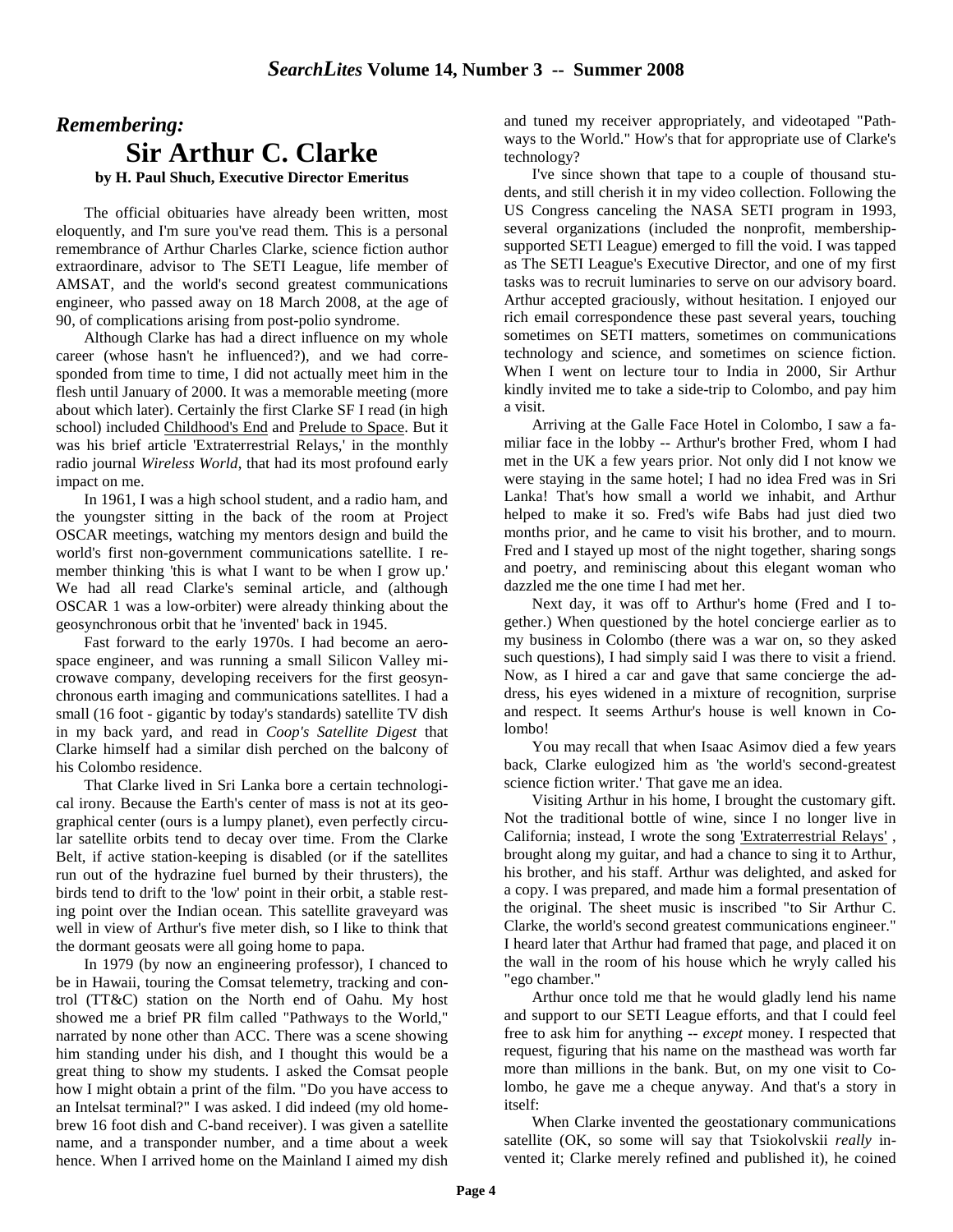the contraction ComSat, for Communications Satellite. He contributed the name into the public domain, never expecting such technology to emerge within his lifetime. Years later, when the Communications Satellite Corporation was formed, they adopted the trademark Comsat. But their leaders knew where the term really came from, and, though under no legal obligation to do so, wanted to make a token payment to Clarke, in gratitude. So, they gave him one share of Comsat common stock.

Over the years, what with stock splits and dividend reinvestments, that one share had multiplied to several, and Clarke began to receive small cheques in the mail from Comsat from time to time. I was in his house when one of those checques arrived, and just happened to be talking to Arthur while he was going through the mail. He promptly handed over to me a dividend cheque from Comsat, saying "here -- for The SETI League."

Only, I never cashed that cheque. It's framed now, and hanging on my wall, and some poor Comsat accountant is probably wondering to this day why their accounts show a discrepancy of \$4.75.

Now, whenever I look at that cheque, I will fondly remember Sir Arthur Charles Clarke, the world's second greatest communications engineer. Next time I see Fred Clarke, it will, sad to say, again be to mourn.

## *Remembering:* **Marc Arnold, Esq. by A. Heather Wood, Secretary/Treasurer**

 It is with regret that we report the passing on 11 April 2008 of Marc Arnold, a member of The SETI League's Board of Trustees since its inception, after a year-long battle with cancer.

Marc was an attorney. He was a Charter Member of The SETI League. He was also a smart guy with a great sense of humor. Marc was among the very first young people to become involved in non-violent demonstrations for civil rights and peace during the Viet Nam era, being one of a handful of students who participated in the historic 1968 "sit-in" within the president's office at Columbia University. He was one of the leaders of the Columbia University sit-in protesting the building of a gymnasium that would in essence have been segregated. Always on the forefront of important social movements, Marc spearheaded nuclear-free zone efforts in New Jersey, and mobilized grassroots political efforts lobbying for areas of the State, near New York City, to become an entirely "no-nukes" region. He remained open to, and interested in, the world's spiritual traditions. In the final days of his life, Marc was reading works by His Holiness the 14th Dalai Lama of **Tibet** 

I met Marc around 1980 -- there was a band called Cries that played each Wednesday at Court Street, a bar in Hoboken. A bunch of us were regulars -- we'd hang out and dance. Later, Marc became involved with The SETI League as one of our trustees and as our Registered Agent with the state of NJ. He regularly came to our annual membership meetings and other

events. Marc was a science fiction reader, and believed, as we do, that we are not alone in the universe. We shall miss Marc's wise counsel and his readiness to help. Even as a busy attorney, he would travel and spend his time pro bono on our behalf.

President Richard Factor and I learned of Marc's condition on Wednesday 9 April, and we each spoke to him in the hospice. He seemed quite cheerful. We visited him on Thursday evening, the night before he died, by which time he was very tired. He was being given oxygen to assist his breathing, but it did not seem to be enough. Although he was in no great pain, he did say that his back was bothering him. He mentioned how proud he was of his position at the SETI League and how he wished us all the best. -

## *Book Review:*  **Ham Radio's Technical Culture by Kristen Haring published by MIT Press, 2007 reviewed by Frank Etzler, N8WXQ**

Ham Radio's Technical Culture is written in the style of a scholarly work. The scholarship of the author, Kristen Haring, is, however, extremely poor, and her ignorance of radio and radio amateurs is great. The book will be offensive to some. The book is based on reading back issues of *QST* from the 1950s and 1960s, and not speaking directly with radio amateurs or attending the larger hamfests in order to see the full scope of amateur radio. Because of QST's understandable focus on American amateur radio, the author has failed to see amateur radio as a worldwide phenomenon. Our fellow hams in Japan, for instance, are largely Japanese, and not Americans.

Radio amateurs come from society in general, and amateurs reflect the full political and social spectrum. On average, radio amateurs are a little smarter, have a bit more income, and are better educated that the general population, but they do reflect society in general - even sometimes the less attractive aspects. The author might lead some to think that radio amateurs are a bunch of racist, sexist, xenophobic, and drunken fellows. Some of the references to homosexuality are outright bizarre. On average - and this should be the point of such a book - radio amateurs have educated themselves on emerging communications technology, learned a bit of technical history, and lerned a bit of geography. Radio amateurs have simultaneously given service back to society in a variety of ways, including (but not limited to) public assistance in times of emergency, and scientific advances, such as SETI. All people of reasonably good character are welcomed into the amateur radio community.

 Ham Radio's Technical Culture could have been a great book; unfortunately, it is not. In some instances it seems to reflect the neuroses of the author and not the amateur radio community. There is a plethora of other books concerning radio, radio history, and amateur radio. Money would be better spent on these. I am sorry that I wasted mine.  $\bullet$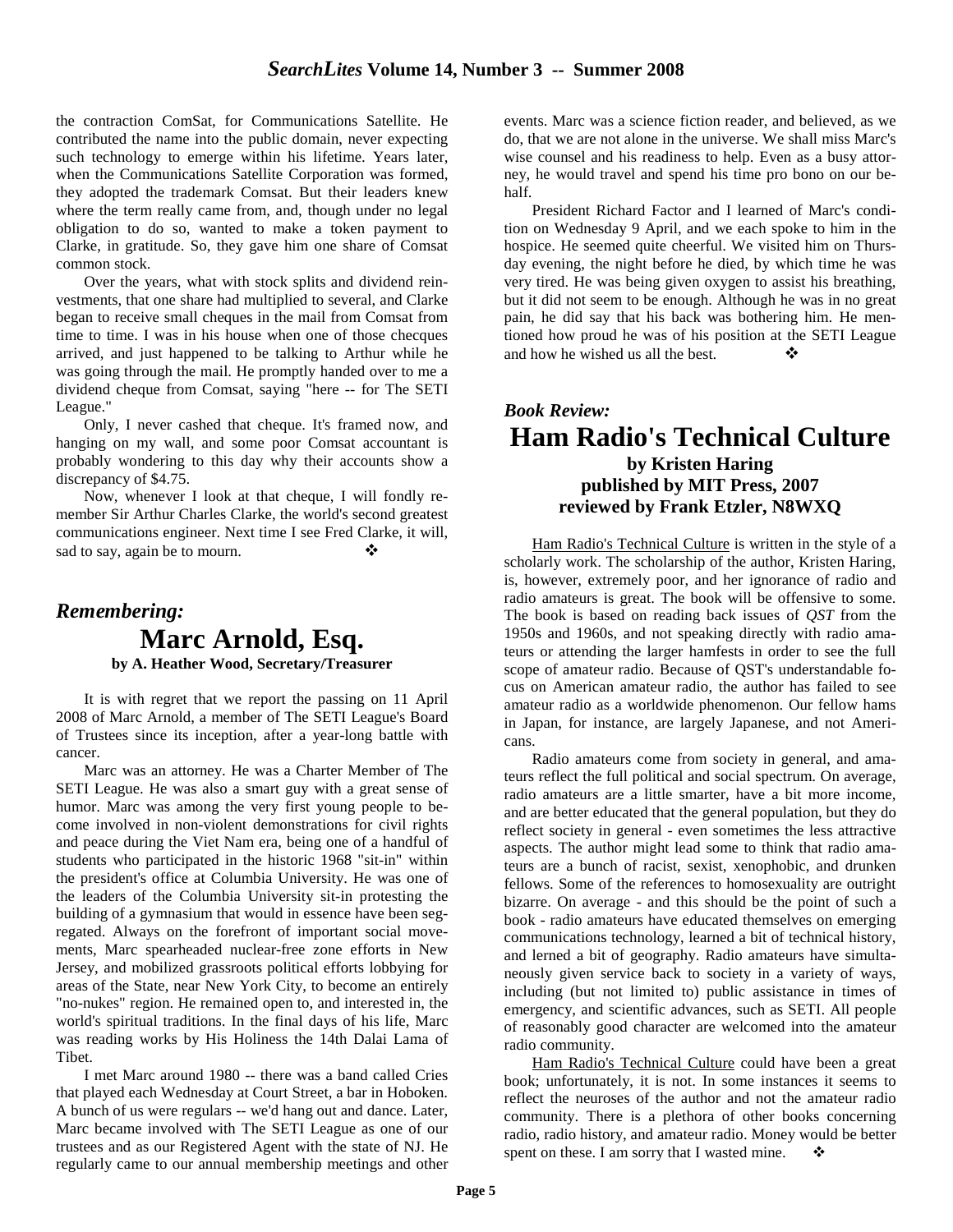# **Minutes of the Fourteenth Annual Membership Meeting**

**20 April 2008, SETI League Headquarters** 

#### • **Call to Order**

The meeting was convened at 13:03 hours EDT, in the Library at SETI League Headquarters, Little Ferry NJ, by Executive Director Emeritus Dr. H. Paul Shuch. Three SETI League members in good standing present. Our Bylaws requiring one percent of the current membership to be in attendance for the conduct of SETI League business, the above represents a quorum.

#### • **Minutes of 2007 Membership Meeting**

The Minutes of the 2007 Membership Meeting having been previously posted to The SETI League's World Wide Web site, a motion was passed to accept the minutes as published.

#### • **Treasurer's Report**

Presented jointly by the Executive Director and the Secretary/Treasurer, covering the calendar year 2007 (as filed).

- Revenues: Dues and Contributions \$21,552, Interest Income \$167, Total \$21,719.
- Expenses: Educational/Scientific Programs \$10,828, Management/General \$2,621, Fundraising \$1,392, Total \$14,841.
- Revenues minus Expenses: \$6,878 [surplus].
- End of 2007, SETI League account balances equalled \$11,332. 2007 beginning net assets \$4,453.
- Current balance (cash on hand and owed) is approximately \$6,000.
- 2008 Budget: Projected Revenues \$18,200, Program Expenses \$12,000, Management/General Expenses \$3,000, Fundraising Expenses \$3,000, Projected surplus \$200, Projected Ending Balance \$11,532.
- This report was accepted by those present.

#### • **Executive Director's Report**

The Executive Director's annual report of Program Service Accomplishments having been previously posted to The SETI League's World Wide Web site, a motion was passed to accept the report as published.

#### • **Committee Reports: EME Committee**

Report by station trustee Richard Factor. Moonbounce system was reconfigured last year, and new antennas installed. Richard reports he has further control software to write. Before the station could be reactivated, the new antennas suffered wind damage. Repairs are pending.

#### • **Old Business**

#### 1. **Mid-Year Renewal Letter**

Secretary/Treasurer Heather Wood reports that a mid-year letter to approximately 350 lapsed members worldwide. As 174 members remain lapsed, we estimate that the mid-year reminder yielded a 50% return. It was recommended that The SETI League continue issuing such midyear appeals.

#### 2. **Annual Report**

The SETI League's 2007 Annual Report is available to members via the website, in Portable Document Format (PDF).

#### 3. **Volunteer Appreciation**

Gratis renewal for a period of one year was offered to our lapsed Committee Chairs and Regional Coordinators, conditioned upon their continued volunteer service. Nine volunteers accepted this offer, and six responded to the offer by voluntarily remitting membership dues.

#### • **New Business**

#### 1. **SARA Proceedings**

For the past two years, in lieu of sponsoring a SETICon technical meeting, The SETI League assisted the Society of Amateur Radio Astronomers (SARA), a SETI League affiliated society, in conducting its annual technical conference at NRAO Green Bank WV. The Executive Director Emeritus served as Editor of the Proceedings of those two conferences. Based upon past success, The SETI League will be assisting with this year's SARA Conference, and editing SARA's 2008 Proceedings as well.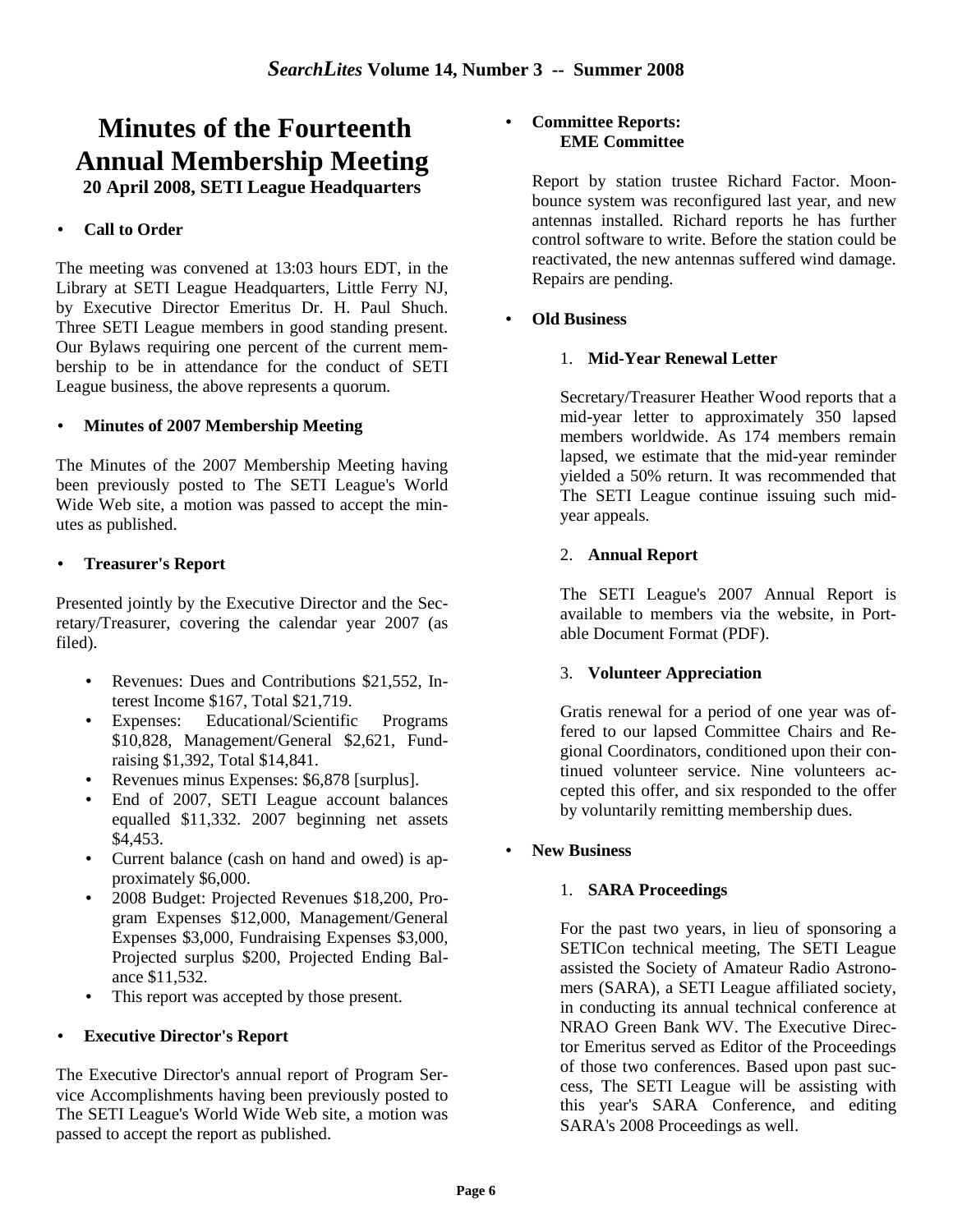#### 2. **Awards**

Awards Committee chairman David Ocame being absent, executive director H. Paul Shuch announced the 2008 Giordano Bruno Memorial Award winner as Dr. Ivan Almar, developer of the Rio and San Marino Scales for quantifying reception and transmission of interstellar messages, respectively. The winner of the 2008 Orville Greene Service Award is SETI League regional coordinator and past SARA president (and present SARA treasurer) Tom Crowley, in recognition of his exemplary volunteer service to The SETI League and SARA, its sister society.

#### 3. **Next Meeting**

The next Annual Meeting will be held at the same venue. The date of Sunday 19 April 2009 has been approved. The meeting will be at 1300 hours EDT, to be followed immediately by the Board of Trustees meeting. The date and time will be announced to the membership via the website and newsletter.

#### • **Good and Welfare**

A moment of silence was observed in memory of SETI League Trustee Marc Arnold, and Advisory Board member Sir Arthur C. Clarke, both of whom passed away recently.

#### • **Adjournment**

The Annual Membership Meeting was adjourned by the Executive Director at 13:25 hours EDT on 20 April 2008. A Regular Board of Trustees meeting followed.

#### **Business Transacted by Board of Trustees:**

#### • **Quorum Call**

Trustees and Officers present: Richard Factor, A. Heather Wood, H. Paul Shuch. Trustees and Officers absent: Martin Schreiber. A quorum is present.

#### • **Election of Officers**

The following slate of officers was retained for a one-year term:

President - Richard Factor Secretary/Treasurer - A. Heather Wood Executive Director Emeritus - H. Paul Shuch, serving on a volunteer basis.

#### • **Registered Agent**

The New Jersey Division of Revenue requires that we designate a Registered Agent to execute certain state documents. Due to the untimely death of Registered Agent Marc Arnold, Richard Factor is appointed to this post. The SETI League states that the address of its new registered office and the address of its new registered agent are identical. Further, the change was authorized by resolution duly adopted by the Board of Trustees of The SETI League, Inc.

#### • **Personnel matters**

In executive session, the Board of Trustees voted to continue cost-sharing of Executive Director Emeritus' health insurance premiums, as an administrative expense, pending availability of funds and subject to periodic review. Dr. Shuch abstaining.

#### • **Affiliate Society recognition**

A motion was adopted to offer to members in good standing of the Society of Amateur Radio Astronomers (SARA), a SETI League affiliated society, an extension through the end of 2009 on all new SETI League memberships secured during calender year 2008. In addition, SARA members joining The SETI League at the 2008 SARA Technical Conference will receive a free copy of Project Cyclops, while supplies last.

#### • **Advisory Board**

The Trustees appointed two new members to the SETI League Advisory Board. Joining five other distinguished scientists and technologists are science fiction author and longtime SETI League member Greg Bear, whose late father-in-law Poul Anderson previously served on the Advisory Board, and Prof. Paul Davies, a physicist, author, and science popularizer, who fills a vacancy left by the recent passing of senior SETI League advisor Sir Arthur C. Clarke.

*Respectfully submitted, A. Heather Wood, Secretary* -